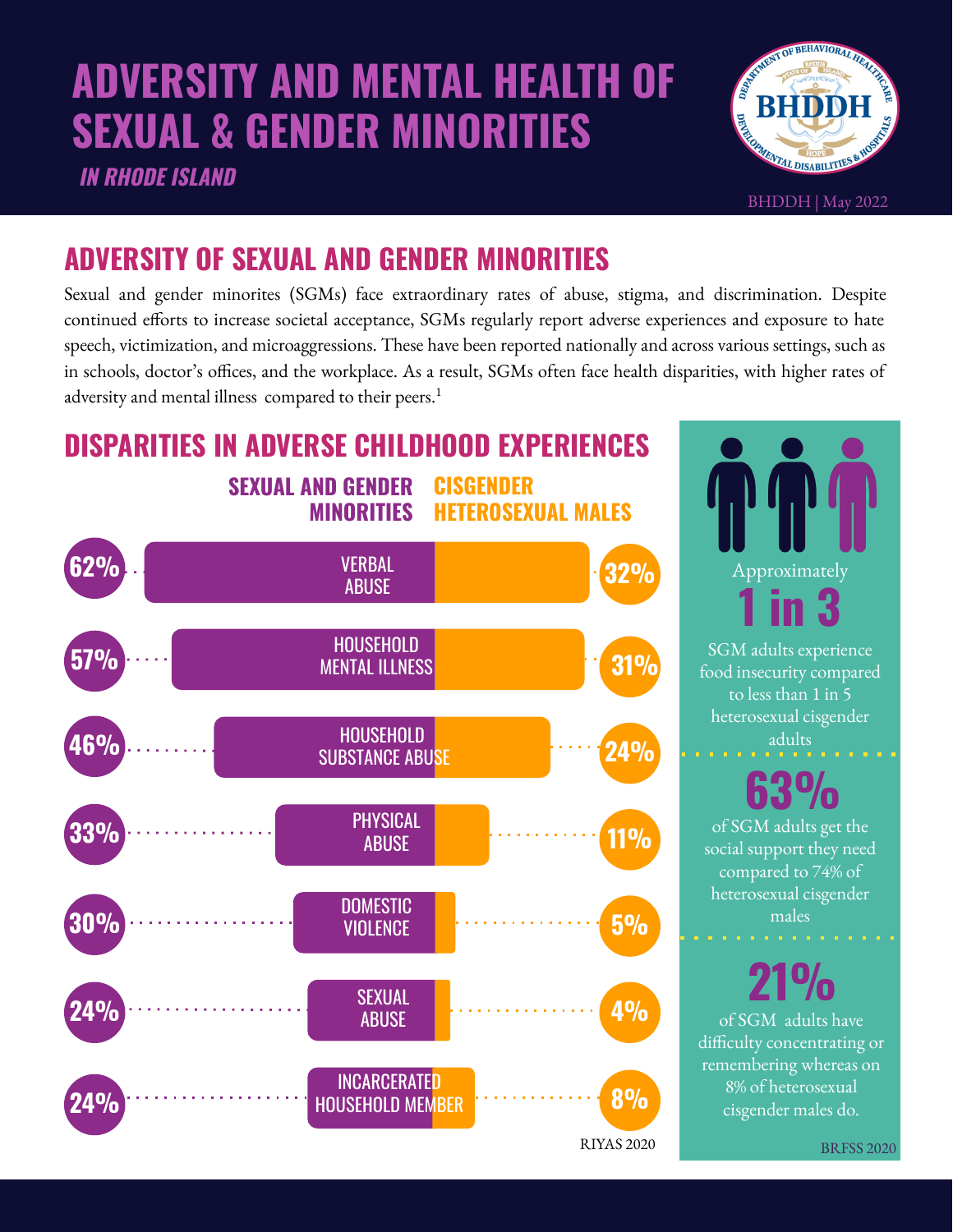## **ADVERSITY OF YOUTH SEXUAL AND GENDER MINORITIES**



Adolescence is a vulnerable developmental period in which youth are highly impacted by their peers and environment. Discriminatory acts from peers have been correlated with increased self-harm, suicidal ideation, and depression among SGM students. The effects of bullying also interfere with education, being linked to decreased attendance, decreased engagement, and lower academic achievement.<sup>2</sup>

While some data sources allow for the identification of sexual and gender minority youth in Rhode Island, the Youth Risk Behavior Survey (YRBS) only identifies sexual minorities: lesbian, gay, or bisexual (LGB) youth.



**YOUTH ADVERSITY IN SCHOOL**

Felt unsafe at school

Bullied at school

Threatened or injured

on school work



#### **SEXUAL AND GENDER MINORITIES CISGENDER HETEROSEXUAL MALES**

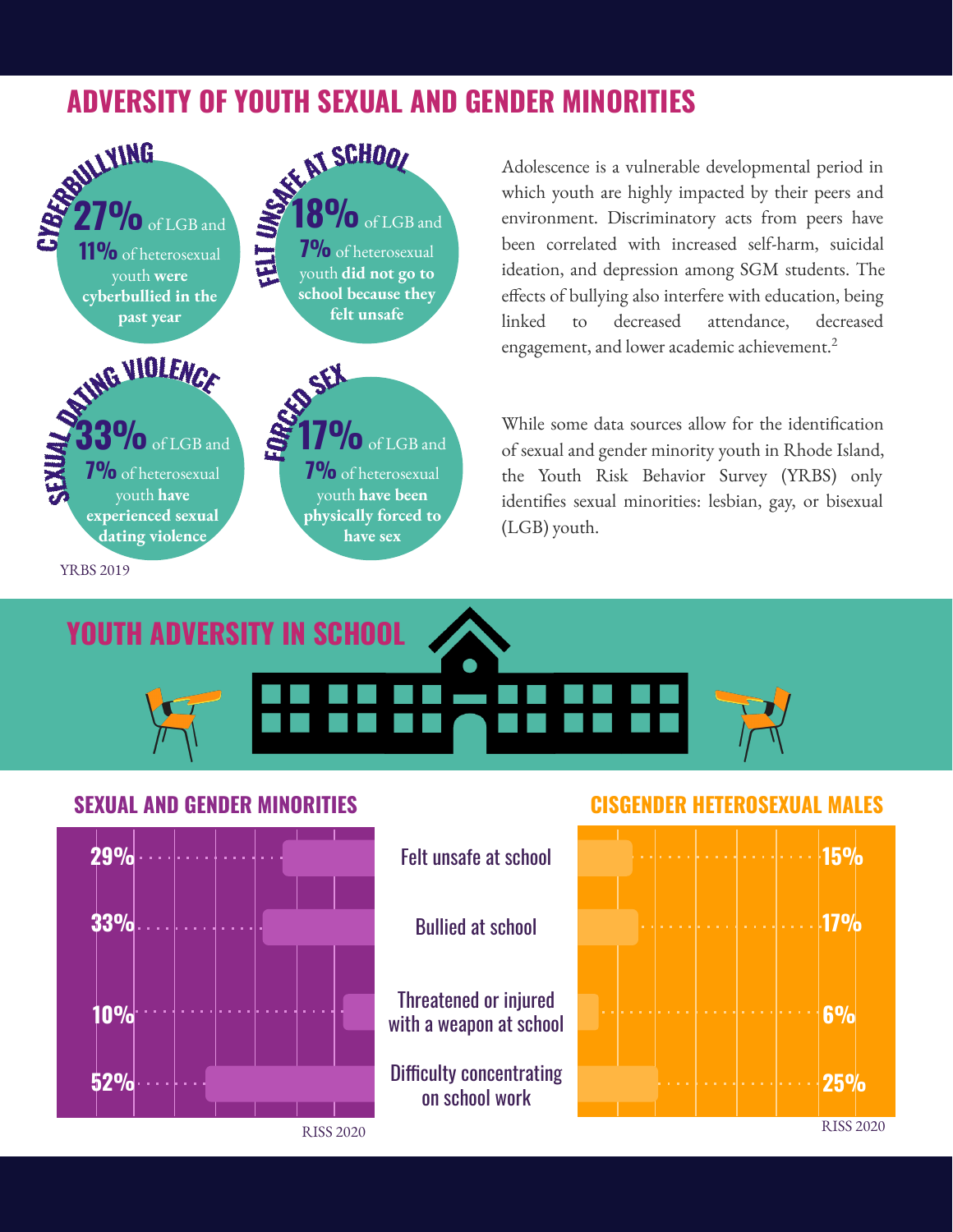## **SEXUAL AND GENDER MINORITY MENTAL HEALTH**

The SGM population have well-documented and dramatic mental health disparities including higher rates of depression, anxiety, suicidal ideation, and substance abuse disorders.<sup>3</sup> Major influential factors include discrimination, internalized and structural stigma, limited access to health care services, and limited provider and educator training in SGM health. $3,4$ 

## **YOUNG ADULT MENTAL HEALTH YOUTH MENTAL HEALTH**



RIYAS 2020 RISS 2020

## **ADDRESSING ADVERSITY AND POOR MENTAL HEALTH**



### **CHANGES IN HEALTHCARE**

- Develop culturally tailored SGM screening protocols and trainings for providers.<sup>1</sup>
- Establish a network of SGM-affirming providers to SGMs seeking healthcare.<sup>2</sup>
- Develop SGM community and youth outreach programs.<sup>5</sup>



### **CHANGES IN EDUCATION**

- Provide comprehensive and SGM-inclusive health and sex education to ensure SGM youth have access to age-appropriate, medically accurate information. $^2$
- Implement trauma-informed teaching practices among staff and faculty.<sup>6</sup>



### **CHANGES IN POLICY**

- Collect sexual orientation and gender identity data in healthcare and state surveys to provide more accurate evidence to inform public health initiatives and policy.<sup>1</sup>
- Establish and maintain SGM protection laws for healthcare, education, and the workplace.